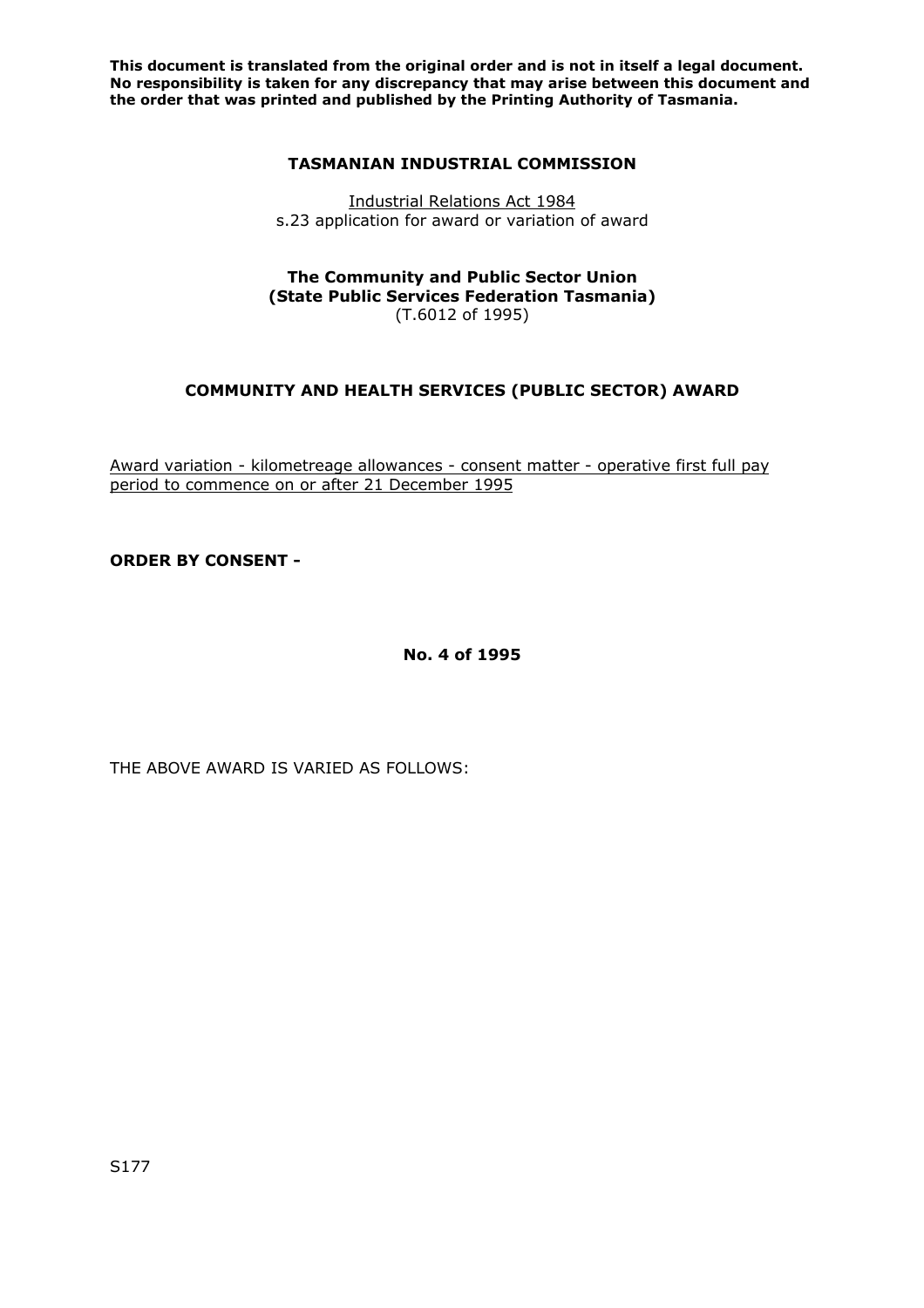**This document is translated from the original order and is not in itself a legal document. No responsibility is taken for any discrepancy that may arise between this document and the order that was printed and published by the Printing Authority of Tasmania.** 

### **By deleting Clause 11 - Allowances, sublcause (e) - Kilometreage, and inserting in lieu thereof:**

- "(e) Kilometreage
	- (i) Required User Category

Where an employee is required in writing by the employer to have available on a regular basis a private motor vehicle which the employee will be required to use for official purposes, and the employee agrees in writing to do so an allowance shall be paid for such use in accordance with the following rates:

| Annual Kilometreage Travelled<br>on Duty in a Financial Year | Cents per Kilometre         |                            |
|--------------------------------------------------------------|-----------------------------|----------------------------|
|                                                              | Rate 1                      | Rate 2                     |
|                                                              | 2 litres and above          | Less than 2 litres         |
| First 10,000 kilometres<br>Any additional kilometres         | 54.37 (100%)<br>28.82 (53%) | 46.76 (86%)<br>25.01 (46%) |

**PROVIDED** that where the employer wishes to withdraw the requirement to provide a private motor vehicle then, except where special circumstances exist, at least one year's notice in writing shall be given, and the notice period shall specified to end on 30 June.

(ii) Occasional User Category

Where an employee is not required to provide a private motor vehicle for official use as prescribed in subclause (e) - Kilometreage, paragraph (i) - Required User Category but otherwise receives approval from the employer to use a private motor vehicle for official purposes on a occasional basis, an allowance shall be paid in accordance with the following rates:

| Annual Kilometreage Travelled<br>on Duty in a Financial Year | Cents per Kilometre          |                              |
|--------------------------------------------------------------|------------------------------|------------------------------|
|                                                              | Rate 3<br>2 litres and above | Rate 4<br>Less than 2 litres |
| First 10,000 kilometres<br>Any additional kilometres         | 36.25 (100%)<br>19.21 (53%)  | 31.17 (86%)<br>16.67 (46%)   |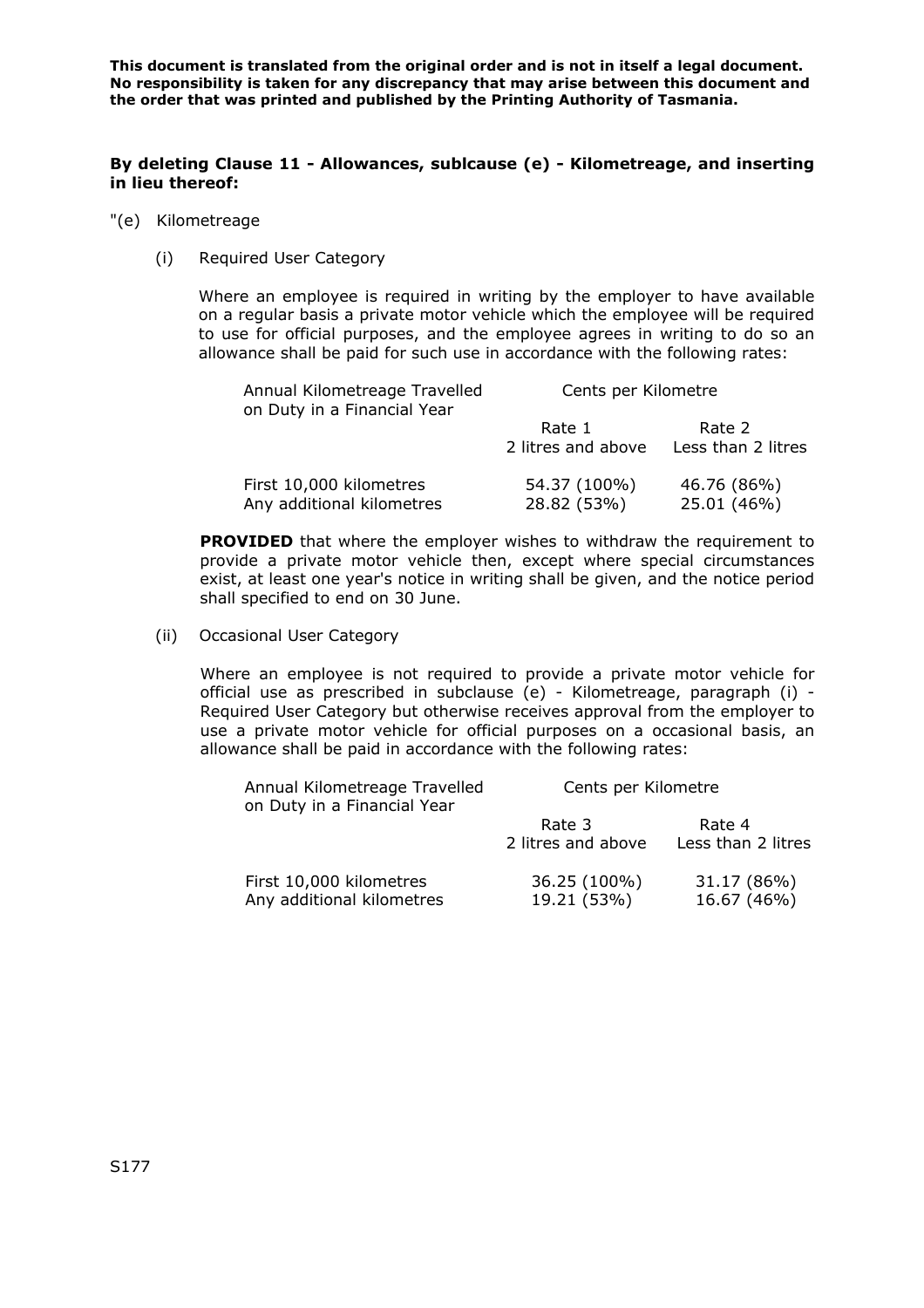**This document is translated from the original order and is not in itself a legal document. No responsibility is taken for any discrepancy that may arise between this document and the order that was printed and published by the Printing Authority of Tasmania.** 

(iii) For the purpose of subclause (e) - Kilometreage, paragraphs (i) - Required User Category and (ii) - Occasional User Category, the rates specified therein shall apply as follows:

> RATES 1 and 3 Apply to motor vehicles generally recognised as having an engine capacity of 2:0 litres or more and include rotary engines.

> RATES 2 and 4 Apply to motor vehicles generally recognised as having an engine capacity of less than 2:0 litres.

(iv) The rates specified in subclause (e) - Kilometreage, paragraph (i) - Required User Category and (ii) - Occasional User Category, shall not be varied as a consequence of National Wage Case decisions. The rates shall be varied upon application subsequent to 30 March and 30 September of each year after the Hobart Transportation, Private Motoring subgroup, Consumer Price Index Numbers for the quarters ending 30 March and 30 September respectively, become available. The Rate 1 and Rate 3 variations for the first 10,000 kilometres travelled shall be calculated in accordance with the formula specified in decision T.33 of 1985 dated 13 June 1985.

Variations to the other rates specified in the tables in subclause (e) - Kilometreage, paragraphs (i) - Required User Category and (ii) - Occasional User Category, shall be calculated by applying the percentage shown in brackets to the relevant first 10,000 kilometres rate (as varied) shown as 100%.

- (v) An employee shall not receive an allowance for kilometres travelled in excess of 16,000 kilometres in any one financial year unless authorised by the employer concerned on the recommendation of the Head of Agency, to travel a greater distance in that year.
- (vi) In addition the following allowances shall be paid to employees:
	- (1) Where stationed in Category R as provided in subclause (b) District Allowances, paragraph (ii), subparagraph (1) of this clause, \$24.70 per month plus \$9.90 per 1,600 kms travelled on duty.
	- (2) Where stationed in Category B as provided in subclause (b) District Allowance, paragraph (ii), subparagraph (2) of this clause, \$16.40 per month plus \$9.90 per 1,600 kms travelled on duty.
	- (3) Where authorised to use a utility, four-wheel drive motor vehicle or any other special type of motor vehicle approved by the employer concerned -\$9.90 per month.
	- (4) Where authorised to use a trailer attached to the motor vehicle 2.97 cents for each kilometre travelled on duty with the trailer attached.